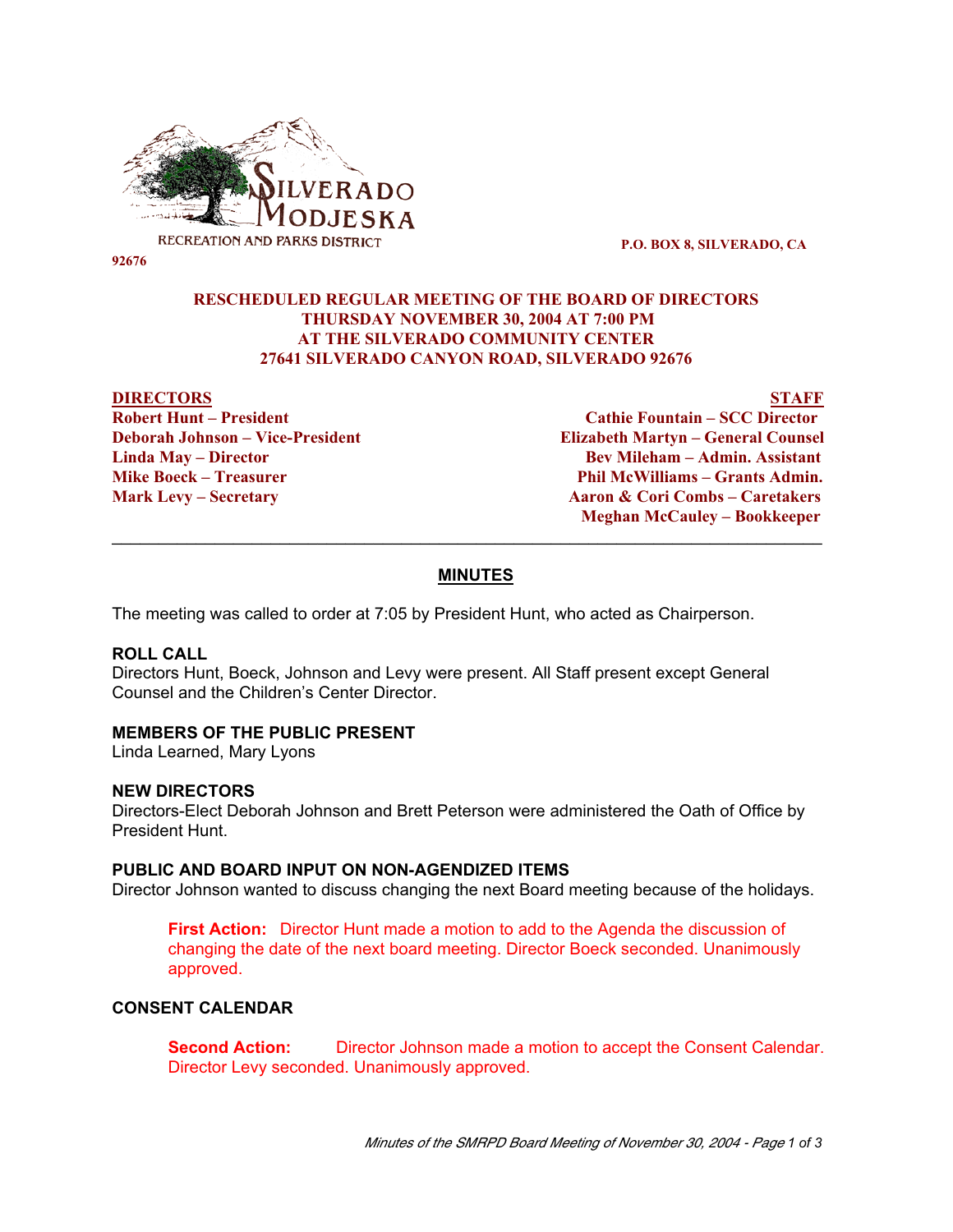# **TREASURER'S REPORT**

Payment of District Bills- Approval of Payment Requests totaling \$2,652.27:

**Third Action:** Director Boeck moved to authorize payment of Transmittal 11-04C for \$100.00 total for Directors' compensation for the Regular Board Meeting of November 11, 2004. Director Johnson seconded, unanimously approved. Director Boeck \$50.00 Director Johnson \$50.00

**Fourth Action:** Director Boeck moved to authorize payment of Transmittal 11-04D for \$1,158.54 total to: Phil McWilliams \$240.00 Invoice 10/1-10/31/04 (GRANTS ADMINISTRATOR) The Home Depot \$76.20 Invoice of 11/5/04 SCE \$538.66 Invoice of 11/9/04 Cori Combs \$303.68 Reimbursements (CARETAKERS) Director Johnson seconded, unanimously approved.

**Fifth Action:** Director Boeck moved to authorize payment of Transmittal 11-04E for \$1,393.73 total to: Elizabeth Martyn \$1,350.00 Invoice 9/1 thru 11/15/04 (GENERAL COUNSEL) SBC \$43.73 714-649-2850/714-649-2428 Director Peterson seconded, unanimously approved.

# **SILVERADO CHILDREN'S CENTER**

The financial statements were reviewed. Director Levy would like to have a special meeting with the Silverado Children's Center Director to explain to the Board their financial situation.

Also discussed was a letter to be sent out to parents asking them to help with fundraisers, and notifying that the tuition rates may have to be adjusted to cover several jumps in the cost of operation, such as a triple increase in workers' comp insurance premiums.

### **GRANTS ADMINISTRATOR'S REPORT**

Phil McWilliams reported that the details of the SCC/OCC&FC have been resolved and that funding should occur soon.

Mr. McWilliams also passed out summary, detail, and proposals for renovations for the Silverado and Modjeska Community Centers and Parks that will be starting soon, funded by Prop. 40 grant monies. Katzmaier Newell Kehr has been selected as the architect for the project, subject to Board approval of their contract.

### **CARETAKERS REPORT**

The Safety and Maintenance Report and the Monthly Calendars for Silverado and Modjeska Community Center were submitted to the Board.

Director Hunt asked if there had been any safety incidents, or corrections of previous safety incidents. The Caretakers reported that all the plastic chairs of the type involved in several collapses and falls (with no reported injuries) were finally disposed of, permanently (some had been in storage at Modjeska). In addition, the Caretaker's residence front steps and gate were repaired.